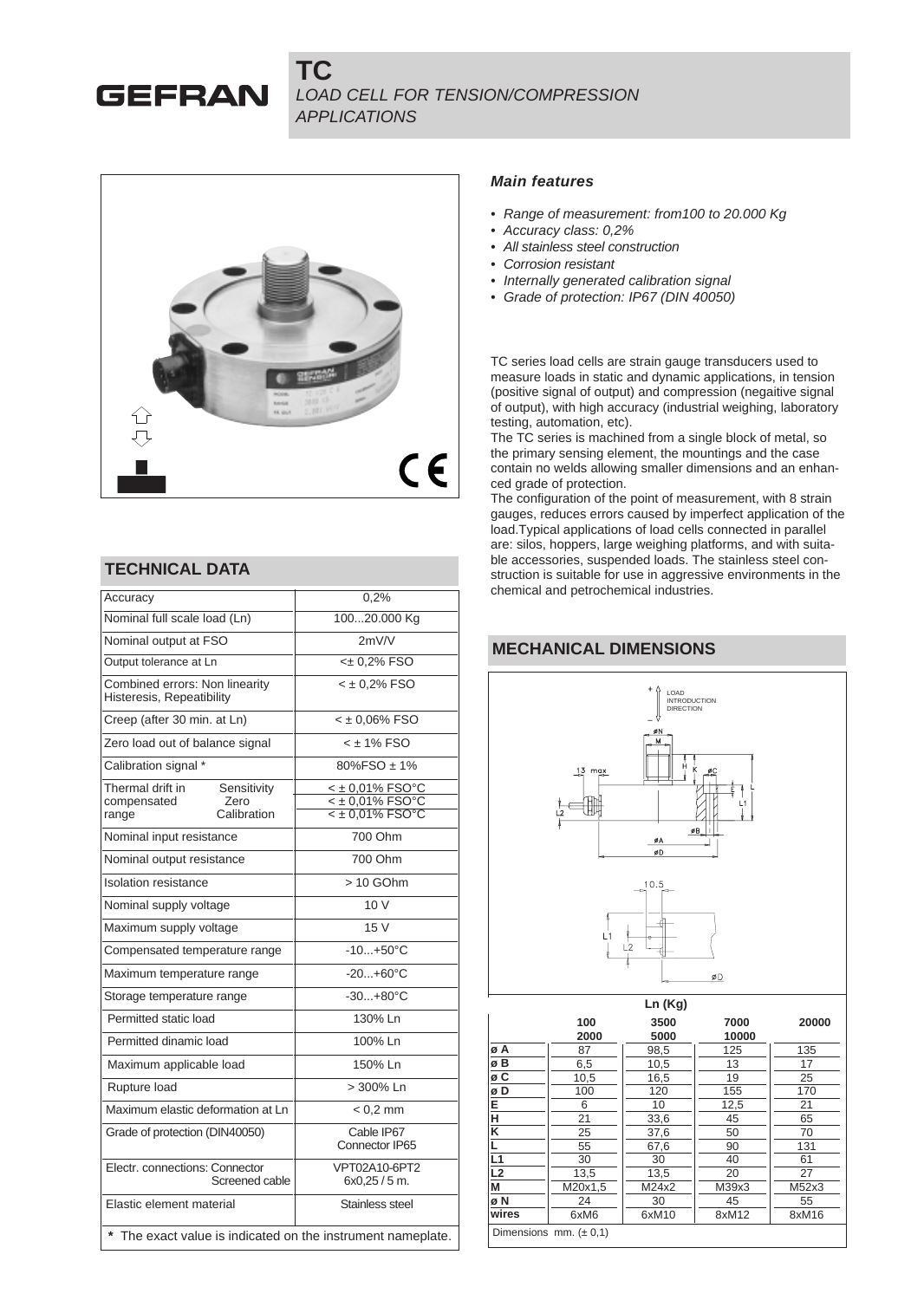## **ELECTRICAL CONNECTIONS**



NB.: The output signal is positive for traction loads and for calibration, and negative for compression loads.

VPT02A10-6PT2 CONNECTOR

If the transducer is supplied complete with prewired connection cable, the colour code is that indicated in the table.



**6x0.25 Screened cable**

\* The screen is isolated from the transducer body. It is recommended that the screen is connected to ground at the instrument end.



In systems that use several cells, the parallel connection automatically sums the loads on each individual cell. Using this method of measurement, the maximum load will be the sum of the loads on the individual cells and the sensitivity will be the average value of these cells.

It is important that the user ensures that no cell is stessed beyond its maximum rating under any load condition.

## **CONVERSION TABLE**

| Kg    | Ν     | Lb    |
|-------|-------|-------|
|       | 9.807 | 2.205 |
| 0.102 |       | 0.225 |
| 0.454 | 4.448 |       |

#### **Cells connected in parallel**